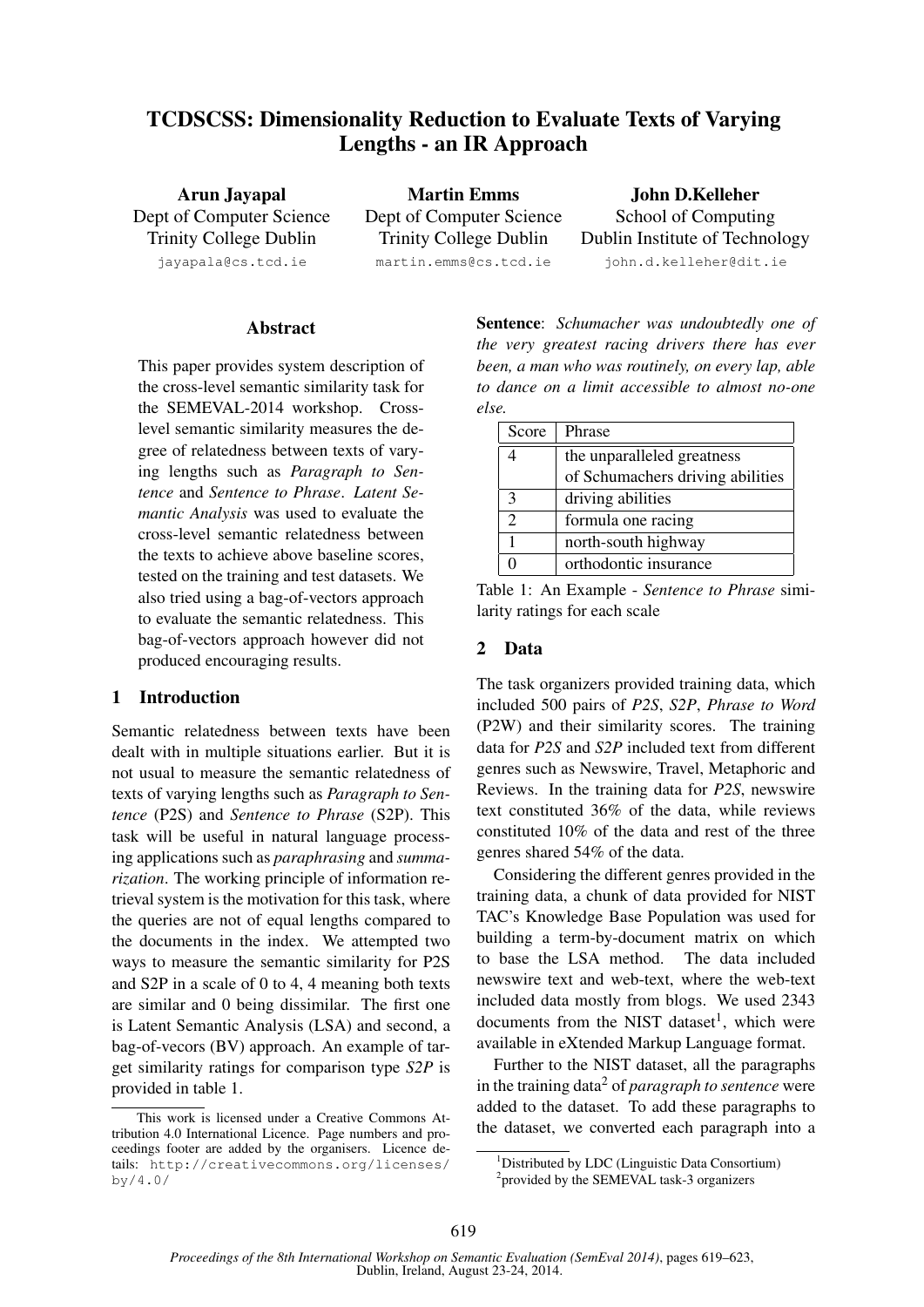new document and the documents were added to the corpus. The unique number of words identified in the corpus were approximately 40000.

# 3 System description

We tried two different approaches for evaluating the P2S and S2P. Latent Semantic Analysis (LSA) using SVD worked better than the Bag-of-Vectors (BV) approach. The description of both the approaches are discussed in this section.

#### 3.1 Latent Semantic Analysis

LSA has been used for information retrieval allowing retrieval via vectors over latent, arguably conceptual, dimensions, rather than over surface word dimensions (Deerwester et al., 1990). It was thought this would be of advantage for comparison of texts of varying length.

## 3.1.1 Representation

The data corpus was converted into a  $mxn$  termby-document matrix, A, where the counts  $(c_{m,n})$ of all terms  $(w_m)$  in the corpus are represented in rows and the respective documents  $(d_n)$  in columns:

$$
A = \begin{pmatrix} d_1 & d_2 & \cdots & d_n \\ w_1 & c_{1,1} & c_{1,2} & \cdots & c_{1,n} \\ w_2 & c_{2,1} & c_{2,2} & \cdots & c_{2,n} \\ \vdots & \vdots & \vdots & \ddots & \vdots \\ w_m & c_{m,1} & c_{m,2} & \cdots & c_{m,n} \end{pmatrix}
$$

The document indexing rules such as text tokenization, case standardization, stop words removal, token stemming, and special characters and punctuations removal were followed to get the matrix A.

Singular Value Decomposition (SVD) decomposes the matrix into  $U$ ,  $\Sigma$  and  $V$  matrices (ie.,  $A = U\Sigma V^T$ ) such that U and V are orthonormal matrices and  $\Sigma$  is a diagonal matrix with singular values. Retaining just the first  $k$  columns of  $U$  and  $V$ , gives an approximation of  $A$ 

$$
A \approx A_k = U_k \Sigma_k V_k^T \tag{1}
$$

According to LSA, the columns of  $U_k$  are thought of as representing latent, *semantic* dimensions, and an arbitrary m-dimensional vector  $\vec{v}$  can be projected onto this semantic space by taking the dot-product with each column of  $U_k$ ; we will call the result  $\overrightarrow{v_{sem}}$ .

In the experiments reported later, the mdimensional vector  $\vec{v}$  is sometimes a vector of

word counts, and sometimes a thresholded or 'boolean' version, mapping all non-zero numbers to 1.

## 3.1.2 Similarity Calculation

To evaluate the similarity of a paragraph, p, and a sentence, s, first these are represented as vectors of word counts,  $\vec{p}$  and  $\vec{s}$ , then these are projected in the latent semantic space, to give  $\overrightarrow{p_{sem}}$  and  $\overrightarrow{s_{sem}}$ , and then between these the cosine similarity metric is calculated:

$$
cos(\overrightarrow{p_{sem}}.\overrightarrow{s_{sem}}) = \frac{\overrightarrow{p_{sem}}.\overrightarrow{s_{sem}}}{|\overrightarrow{p_{sem}}|.| \overrightarrow{s_{sem}}}
$$
 (2)

The cosine similarity metric provides a similarity value in the range of 0 to 1, so to match the target range of 0 to 4, the cosine values were multiplied by 4. Exactly the same procedure is used for the sentence to phrase comparison.

Further, the number of retained dimensions of  $U_k$  was varied, giving different dimensionalities of the LSA space. The results of testing at the reduced dimensions are discussed in 4.1

## 3.2 Bag-of-Vectors

Another method we experimented on could be termed a 'bag-of-vectors' (BV) approach: each word in an item to be compared is replaced by a vector representing its co-occurrence behavior and the obtained bags of vectors enter into the comparison process.

#### 3.2.1 Representation

For the BV approach, the same data sources as was used for the LSA approach is turned into a  $m \times m$ term-by-term co-occurrence matrix C:

$$
C = \begin{pmatrix} w_1 & w_2 & \cdots & w_m \\ w_1 & c_{1,1} & c_{1,2} & \cdots & c_{1,m} \\ c_{2,1} & c_{2,2} & \cdots & c_{2,m} \\ \vdots & \vdots & \vdots & \ddots & \vdots \\ w_m & c_{m,1} & c_{m,2} & \cdots & c_{m,m} \end{pmatrix}
$$

The same preprocessing steps as for the LSA approach applied (text tokenization, case standardization, stop words removal, special characters and punctuations removal). Via  $C$ , if one has a bagof-words representing a paragraph, sentence or phrase, one can replace it by a bag-of-vectors, replacing each word  $w_i$  by the corresponding row of  $C$  – we will call these rows word-vectors.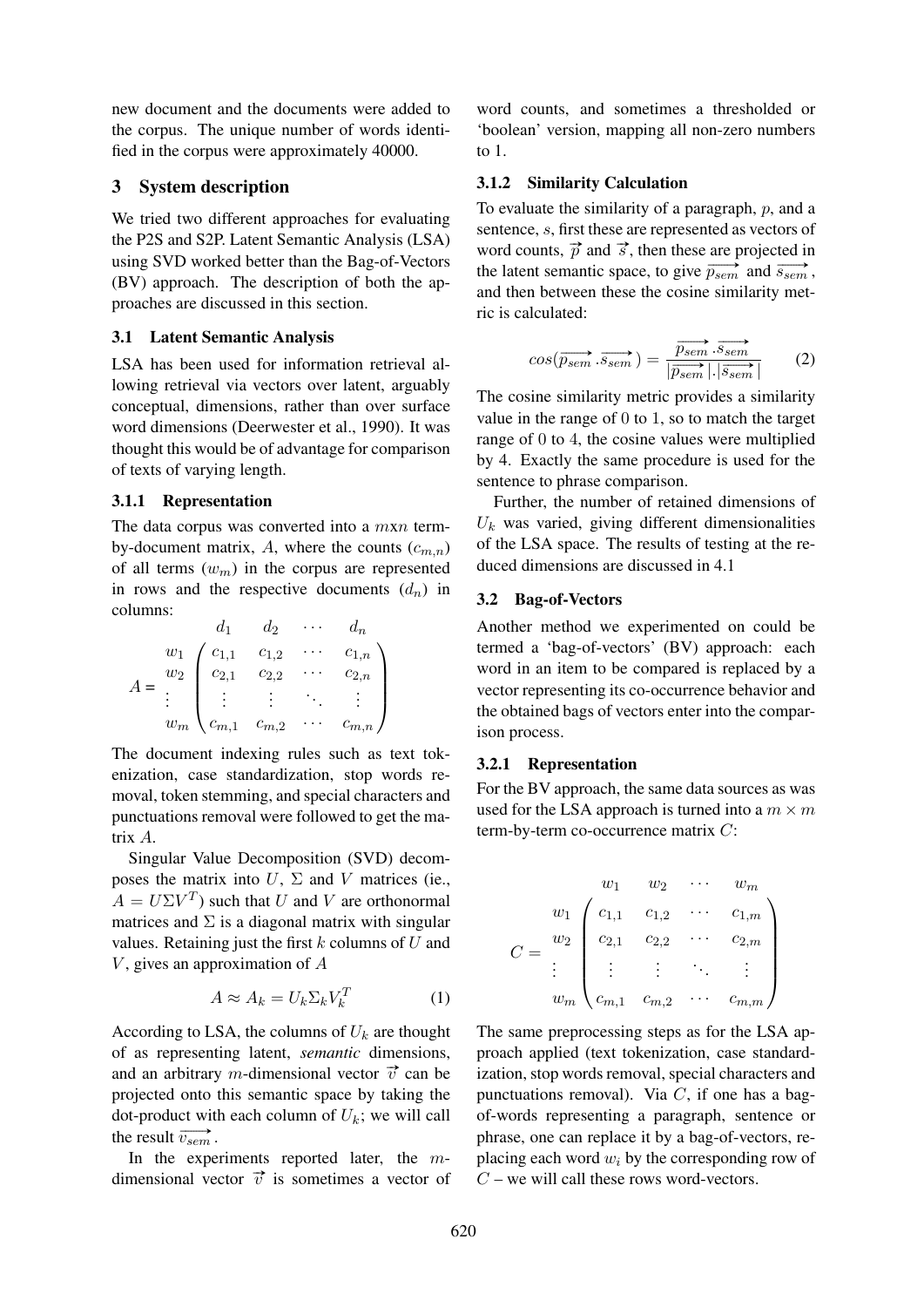#### 3.2.2 Similarity Calculation

For calculating P2S similarity, the procedure is as follows. The paragraph and sentence are tokenized, and stop-words were removed and are represented as two vectors  $\vec{p}$  and  $\vec{s}$ .

For each word  $p_i$  from  $\vec{p}$ , its word vector from C is found, and this is compared to the word vector for each word  $s_i$  in  $\vec{s}$ , via the cosine measure. The highest similarity score for each word  $p_i$  in  $\vec{p}$  is stored in a vector  $\overrightarrow{S_p}$  shown in (3). The overall semantic similarity score between paragraph and sentence is then the mean value of the vector  $S_p \times$  $4 - \sec(4)$ .

$$
S_p = \begin{bmatrix} S_{p_1} & S_{p_2} & \cdots & S_{p_i} \end{bmatrix} \tag{3}
$$

$$
S_{sim} = \frac{\sum_{i=1}^{n} S_{p_i}}{n} \times 4 \tag{4}
$$

Exactly corresponding steps are carried out for the *S2P* similarity. Although experiments were carried out this particular BV approach, the results were not encouraging. Details of the experiments carried out are explained in 4.2.

## 4 Experiments

Different experiments were carried out using LSA and BV systems described in sections 3.1 and 3.2 on the dataset described in section 2. Pearson correlation and Spearman's rank correlation were the metrics used to evaluate the performance of the systems. Pearson correlation provides the degree of similarity between the system's score for each pair and the gold standard's score for the said pair while Spearman's rank correlation provides the degree of similarity between the rankings of the pairs according to similarity.

#### 4.1 LSA

The LSA model was used to evaluate the semantic similarity between *P2S* and *S2P*.

#### 4.1.1 Paragraph to Sentence

An initial word-document matrix A was built by extracting tokens just based on spaces, stop words removed and tokens sorted in alphabetical order. As described in 3.1.1, via the SVD of A, a matrix  $U_k$  is obtained which can be used to project an  $m$  dimensional vector into a  $k$  dimensional one. In one setting the paragraph and sentence vectors which are projected into the LSA space have unique word counts for their dimensions. In another setting before projection, these vectors are

| <b>Dimensions</b>             | 100%  | 90%            | 50%   | 30%   | 10%   |
|-------------------------------|-------|----------------|-------|-------|-------|
| Basic word-doc representation | 0.499 | $\blacksquare$ | 0.494 | 0.484 | 0.426 |
| Evaluation-boolean counts     | 0.548 |                | 0.533 | 0.511 | 0.420 |
| Constrained tokenization      | 0.368 | 0.564          | 0.540 | 0.516 | 0.480 |
| Added data                    | 0.461 | 0.602          | 0.568 | 0.517 | 0.522 |

Table 2: Pearson scores at different dimensions - *Paragraph to Sentence*

thresholded into 'boolean' versions, with 1 for every non-zero count.

The Pearson scores for these settings are in the first and second rows of table 2. They show the variation with the number of dimensions of the LSA representation (that is the number of columns of U that are kept)<sup>3</sup>. An observation is that the usage of boolean values instead of word counts showed improved results.

Further experiments were conducted, retaining the boolean treatment of the vectors to be projected. In a new setting, further improvements were made to the pre-processing step, creating a new word-document matrix A using constrained tokenization rules, removing unnecessary spaces and tabs, and tokens stemmed $4$ . The performance of the similarity calculation is shown as the third row of Table 2: there is a trend of increase in correlation scores with respect to the increase in dimensionality up to a maximum of 0.564, reached at 90% dimension.



Figure 1: Paragraph to Sentence - Pearson correlation scores for four different experiments at different dimensions<sup>3</sup> (represented in percent) of  $U_k$ 

Not convinced with the pearson scores, more

<sup>&</sup>lt;sup>3</sup>Here, the dimension  $X\%$  means  $k = (X/100) \times N$ . where  $N$  is the total number of columns in  $A$  in the unreduced SVD.

<sup>4</sup> Stemmed using Porter Stemmer module availabe from http://tartarus.org/∼martin/PorterStemmer/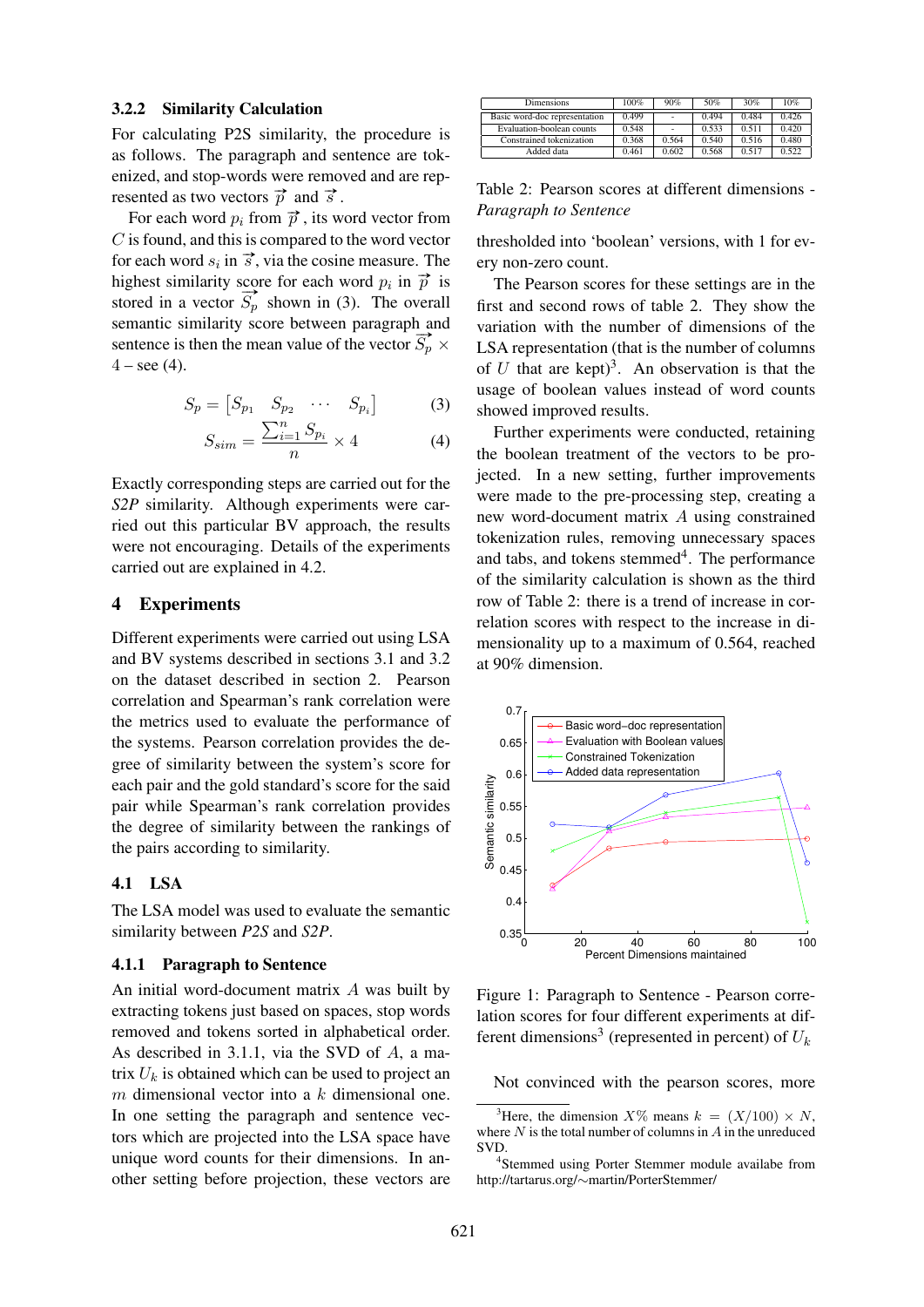documents were added to the dataset to build a new word-document matrix representation A. The documents included all the paragraphs from the training set. Each paragraph provided in the training set was added to the dataset as a separate document. The experiment was performed maintaining the settings from the previous experiment and the results are shown in the fourth row of table 2. The increase in trend of correlation scores with respect to the increase in dimensionality is followed by the new U produced from A after applying SVD. Figure 2 provides the distribution of similarity scores evaluated at 90% dimension of the model with respect to the gold standard.

Further to compare the performance of different experiments, all the experiment results are plotted in Figure 1. It can be observed that every subsequent model built has shown improvements in performance. The first two experiments shown in the first two rows of table 2 are shown in red and blue lines in the figure. It can be observed that in both the settings, the pearson correlation scores were increasing as the the number of dimensions maintained also increased, whereas in the other two settings, the pearson correlation scores reached their maximum at 90% and came down at 100% dimension, which is unexpected and so is not justified. It is observed from Figure 2 that the scores



Figure 2: Semantic similarity scores - Gold standard (Line plot) vs System scores (Scatter plot) for examples in training data

of the system in scatter plot are not always clustered around the gold standard scores, plotted as a line. As the gold standard score goes up, the system prediction accuracy has come down. One reason for this pattern can be attributed to the training set which had data mostly data from Newswire

| <b>Dimensions</b> | 100%  | 90%   | 70%   | 50%   | 30%   | 10%   |
|-------------------|-------|-------|-------|-------|-------|-------|
| Basic word-doc    |       |       |       |       |       |       |
| representation    | 0.493 | ۰     |       | 0.435 | 0.423 | 0.366 |
| Evaluation        |       |       |       |       |       |       |
| boolean counts    | 0.472 | ۰     |       | 0.449 | 0.430 | 0.363 |
| Constrained       |       |       |       |       |       |       |
| tokenization      | 0.498 | 0.494 | 0.517 | 0.485 | 0.470 | 0.434 |
| Added             |       |       |       |       |       |       |
| data              | 0.493 | 0.504 | 0.498 | 0.498 | 0.488 | 0.460 |

Table 3: Pearson scores at different dimensions $3$ -*Sentence to Phrase*

and webtext. Therefore, during evaluation all the words from paragraph and/or sentence would not have got a position while getting projected on the latent semantic space, which we believe has pulled down the accuracy.

### 4.1.2 Sentence to Phrase

The experiments carried out for *P2S* provided in 4.1.1 were conducted for *S2P* examples as well. The pearson scores produced by different experiments at different dimensions are provided in table 3. This table shows that the latest worddocument representation made with added documents, did not have any impact on the correlation scores, while the earlier word-document representation provided in  $3^{rd}$  row, which used the original dataset preprocessed with constrained tokenization rules, removing unnecessary spaces and tabs, and tokens stemmed, provided better correlation score at 70% dimension. Further the comparison of different experiments carried out at different settings are plotted in Figure 3.



Figure 3: Sentence to Phrase - Pearson correlation scores for four different experiments at different dimensions<sup>3</sup> (represented in percentage) of  $U_k$